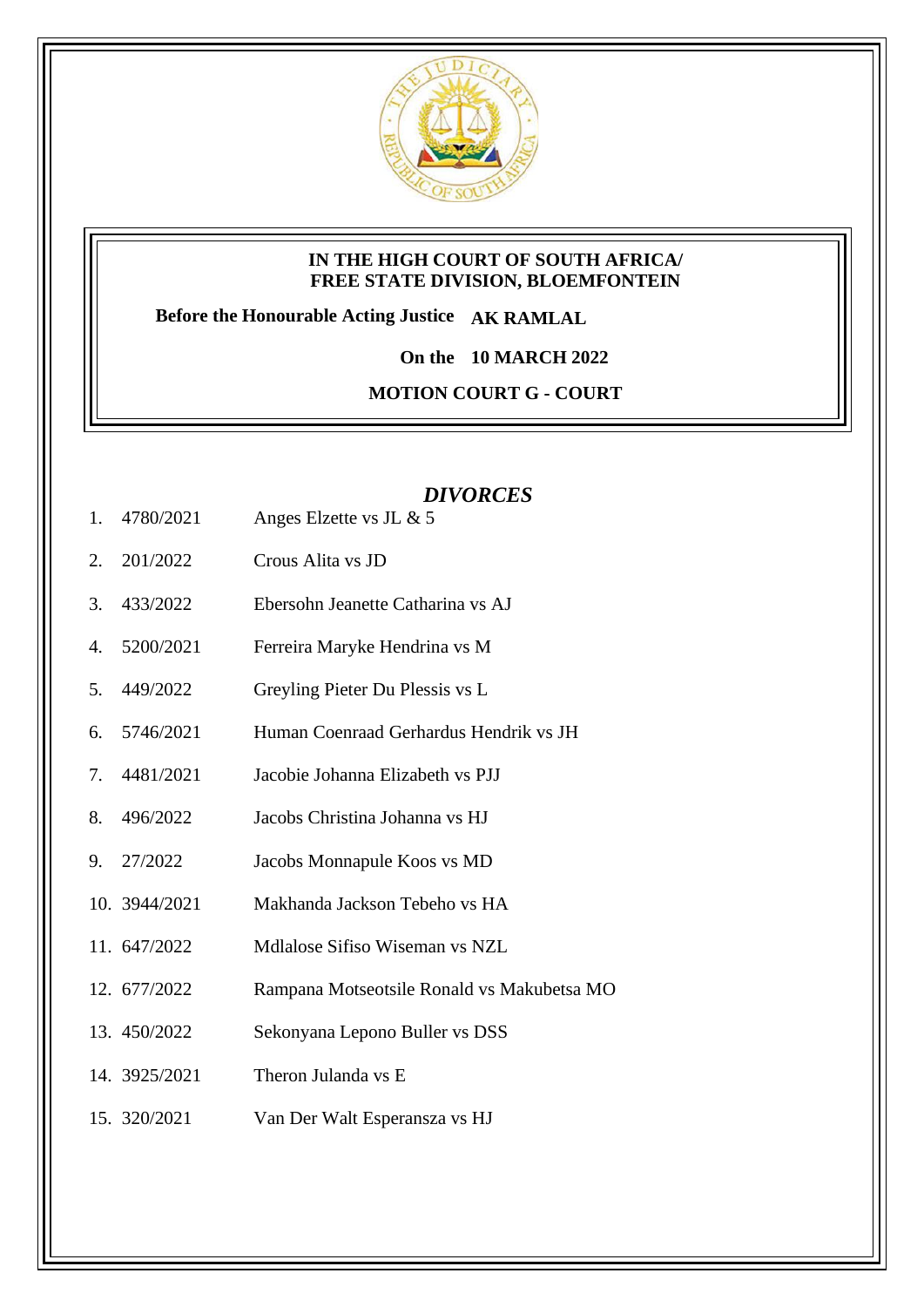| <b>ADMISSIONS</b>             |           |                                                                      |                             |  |  |
|-------------------------------|-----------|----------------------------------------------------------------------|-----------------------------|--|--|
| 16.                           | 264/2022  | Pieterse MCM                                                         | Advocate                    |  |  |
| 17.                           | 456/2022  | Lenka TP                                                             | Conveyancer                 |  |  |
| 18.                           | 571/2022  | Liebenberg JM                                                        | Notaris & Transportbesorger |  |  |
| 19.                           | 440/2022  | Fernandez FMG                                                        | <b>Legal Practitioner</b>   |  |  |
| 20.                           | 439/2022  | Marangellis I                                                        | $\mbox{\bf G}$              |  |  |
| 21.                           | 374/2022  | Papola NP                                                            | $\zeta$ $\zeta$             |  |  |
| 22.                           | 409/2022  | Ramatlakane KJ                                                       | $\zeta$ $\zeta$             |  |  |
| 23.                           | 453/2022  | Ramaema T                                                            | $\zeta$ $\zeta$             |  |  |
| 24.                           | 408/2022  | Witbooi VN                                                           | $\zeta$ $\zeta$             |  |  |
|                               |           |                                                                      |                             |  |  |
|                               |           | <b>INSOLVENCIES</b>                                                  |                             |  |  |
| 25.                           | 2009/2021 | <b>Standard Bank vs Hanekom PF</b>                                   | Sequestration               |  |  |
| 26.                           | 19/2022   | <b>EQSS Training Solutions vs Equilibrium Safety Solutions</b>       | Liquidation                 |  |  |
| 27.                           | 621/2022  | KGB Boerdery vs Berge Wanga CC                                       | $\zeta$ $\zeta$             |  |  |
| 28.                           | 693/2022  | <b>Fashary Construction CC</b>                                       | $\zeta$ $\zeta$             |  |  |
| 29.                           | 800/2022  | Morema Consulting Engineers vs Religraph                             | 66                          |  |  |
| 30.                           | 4478/2021 | Rotating Services vs ERD Fab                                         | Winding-Up                  |  |  |
| 31.                           | 4702/2021 | Land of Agricultural Development Bank of SA vs Agri-com Co-Operative |                             |  |  |
| <b>UNOPPOSED APPLICATIONS</b> |           |                                                                      |                             |  |  |
| 32.                           | 5185/2017 | Masilo MJ vs Road Accident Fund                                      |                             |  |  |
| 33.                           | 5031/2018 | Moloi JE vs Jousse TB & 1                                            | To Compel                   |  |  |
| 34.                           | 3958/2019 | VS Groeiers vs Claassen AC & 3 Others                                | 66                          |  |  |
| 35.                           | 4317/2019 | Lourens GM vs Lourens HJ                                             | $\zeta$ $\zeta$             |  |  |
| 36.                           | 1313/2020 | Matebesi TI vs Minister of Police                                    | $\zeta$ $\zeta$             |  |  |
| 37.                           | 1746/2021 | <b>Stallenberg NS</b>                                                | $\zeta$ $\zeta$             |  |  |
| 38.                           | 5406/2021 | Van Der Walt J vs Terblanche C                                       | 66                          |  |  |
| 39.                           | 350/2022  | Van Der Merwe BAB vs DR Van Staden                                   |                             |  |  |
|                               |           |                                                                      | $\mbox{\bf G}$              |  |  |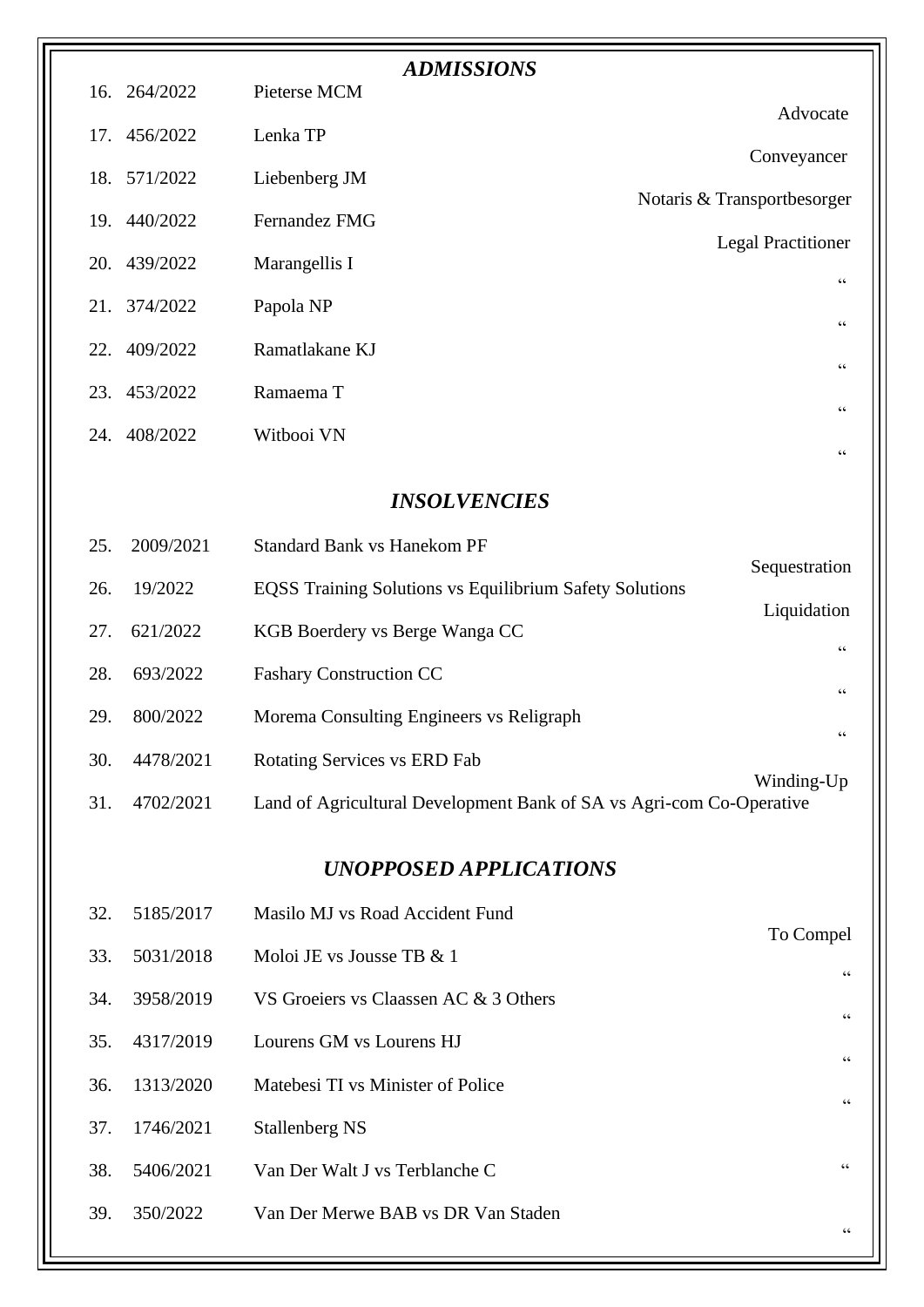| 40.<br>3951/2021 | Lourens BH & 1 Other vs Mangaung Metropolitan Municipality & 2 Others<br>Contempt of Court       |
|------------------|--------------------------------------------------------------------------------------------------|
| 5847/2021<br>41. | Morake M vs Mokane ET & 2 Others                                                                 |
|                  | <b>Declaratory Order</b>                                                                         |
| 561/2022<br>42.  | African Spirit Trading 406 vs Posholi DR & 2 Others<br>66                                        |
| 42A. 5746/2021   | Ruan Viviers vs Master of the FS High Court & 1<br>$\zeta\,\zeta$                                |
| 5727/2017<br>43. | Mhaleni Nonkululeko vs Road Accident Fund                                                        |
| 2002/2020<br>44. | Money Owing<br>Du Toit S                                                                         |
| 44A. 5616/2021   | <b>CAL</b><br>Pieter Kruger                                                                      |
| 513/2022<br>45.  | <b>CAL</b><br>Andre Berry                                                                        |
| 5527/2021<br>46. | <b>CAL</b><br>SA Municipal Workers & 1 Other vs Maluti-A-Phofung Local Municipality<br>& 1 Other |
| 986/2022<br>47.  | Fouchee S & 1 Other vs Van Der Walt JH & 2 Others<br>Eviction                                    |

# *DEFAULT JUDGMENTS*

### **BOKWA ATTORNEYS**

- 48. 3082/2021 Standard Bank of SA vs Zelpy Property Trust & 1 Other
- 49. 5469/2021 Potpale Investments vs Mokone KV
- 50. 3287/2021 Potpale Investments vs Mosoetsa SS
- 51. 3394/2021 Potpale Investments vs Machitja PS
- 52. 3893/2021 Potpale Investments vs Liefo MR
- 53. 3930/2021 Potpale Investments vs Makhethi TJ
- 54. 4054/2021 Potpale Investments vs Mabote LM
- 55. 4555/2021 Potpale Investments vs Pitso JT

### **EG COOPER MAJIEDT INC**

- 56. 481/2022 ABSA Bank vs Mofokeng SS
- 57. 743/2022 ABSA Bank vs Seoe V

### **HILL, McHARDY & HERBS**

58. 5632/2019 FNB vs GB Electrical Connection & 1 Other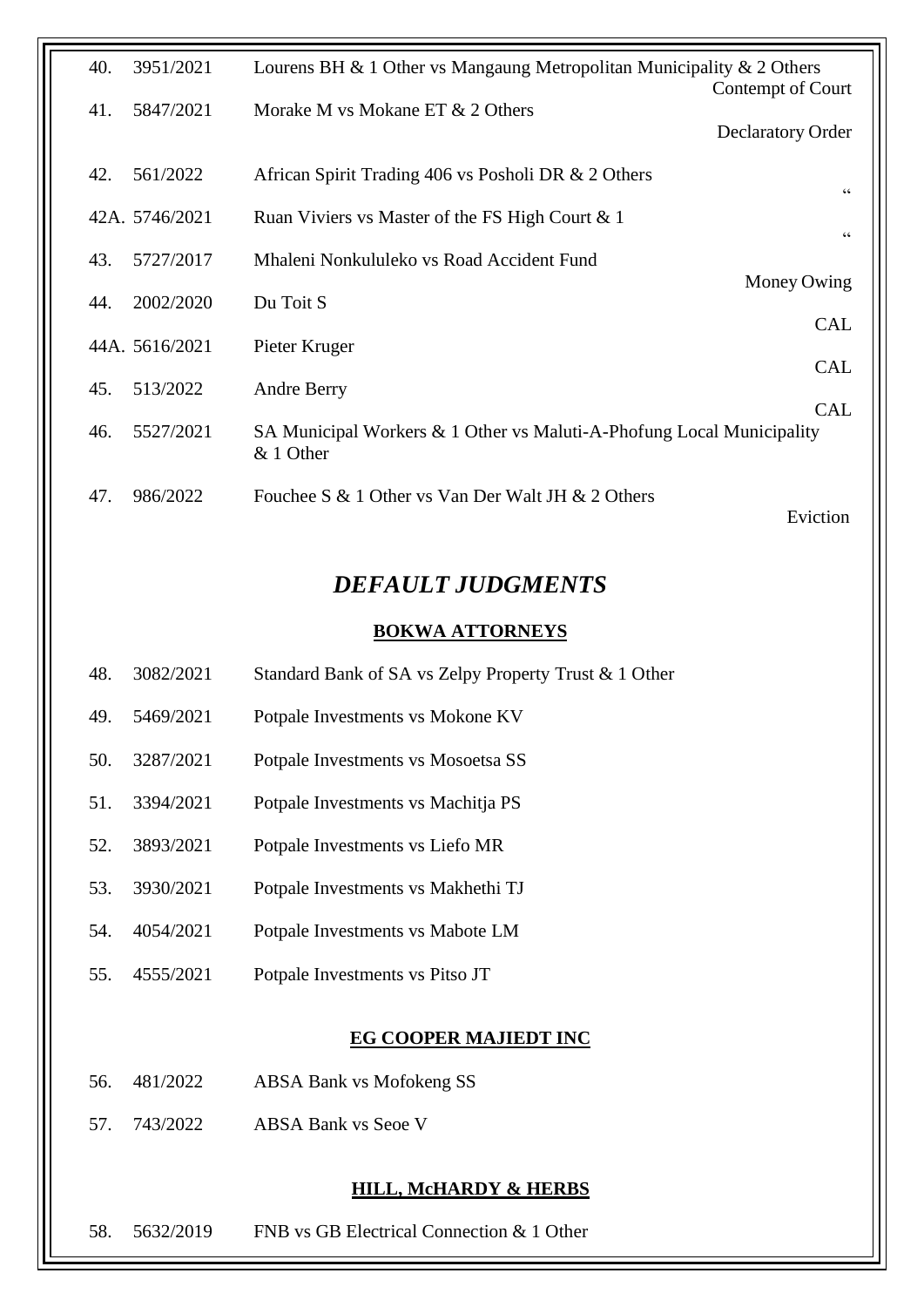| 59. | 3373/2020      | Nedbank vs Ketime TI & 1 Other                                        |
|-----|----------------|-----------------------------------------------------------------------|
| 60. | 1263/2020      | <b>IEMAS Financial Services vs Dlamini SP</b>                         |
|     | 60A. 4711/2016 | <b>ABSA Bank vs Barnard SJ</b>                                        |
|     |                |                                                                       |
| 61. | 4159/2019      | <b>KRAMER WEIHMANN</b><br>Machabe LB vs Shabalala VR & 1 Other        |
|     |                |                                                                       |
|     |                | <b>KRUGER VENTER INC</b>                                              |
| 62. | 1617/2020      | Dela Casa Trading 660 vs Ramakgowa and the T Builders Contractors & 1 |
|     | 62A. 3989/2021 | Lize Maleka vs Minister of Police.                                    |
|     |                | <b>MCINTYRE &amp; VAN DER POST</b>                                    |
| 63. | 5690/2021      | Nedbank vs De Meyer GH                                                |
| 64. | 4585/2021      | Changing Tides 17 vs Lethetsa MI                                      |
| 65. | 5891/2021      | Nedbank vs Mofokeng PM                                                |
| 66. | 5908/2021      | Nedbank vs Labuschagne DB                                             |
| 67. | 20/2022        | Nedbank vs Lepoqo MJ                                                  |
| 68. | 2895/2021      | <b>Standard Bank of SA vs Bukes PE</b>                                |
| 69. | 3493/2016      | Nedbank vs Mofokeng CM                                                |
| 70. | 5655/2016      | Nedbank vs Sekete MP                                                  |
| 71. | 2081/2018      | Nedbank vs Moloi A                                                    |
| 72. | 3892/2018      | Nedbank vs Mohatlane PI                                               |
| 73. | 767/2019       | Nedbank vs Koekemoer W                                                |
| 74. | 1766/2019      | Nedbank vs Johnson LJ                                                 |
| 75. | 2047/2019      | Nedbank vs Makara TN                                                  |
| 76. | 4110/2019      | Nedbank vs Crockett M                                                 |
| 77. | 5655/2019      | Nedbank vs Nhlapo PJ                                                  |
| 78. | 718/2020       | Nedbank vs Du Plessis BD                                              |
| 79. | 2050/2020      | Nedbank vs Shikweni V                                                 |
|     |                |                                                                       |